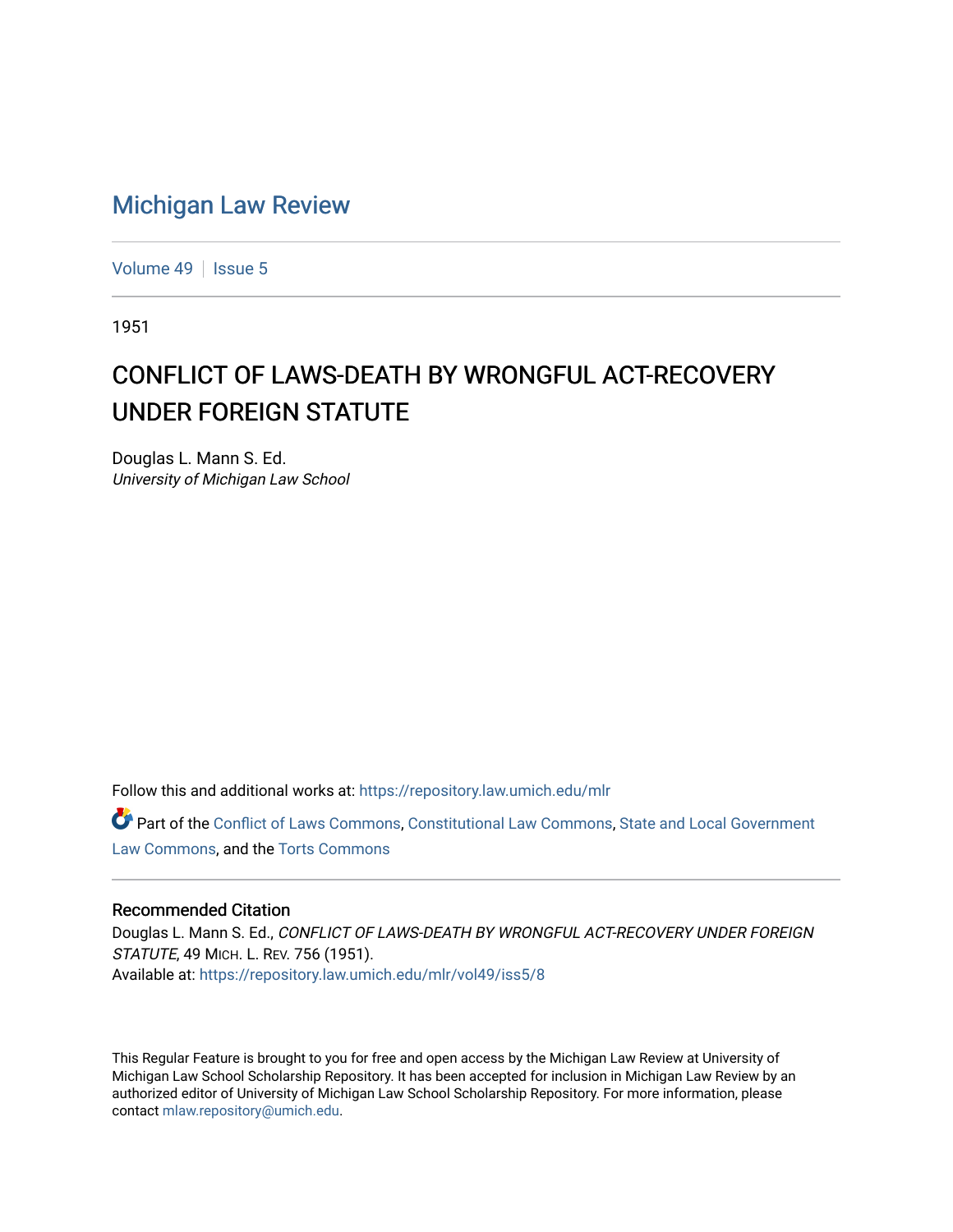CONFLICT OF LAWS-DEATH BY WRONGFUL ACT-RECOVERY UNDER FOR- $B$ EIGN STATUTE- $A$  was killed in an automobile accident occurring in Illinois. Alleging that defendant wrongfully caused A's death, A's administrator sought recovery in Wisconsin, basing his claim on the Illinois death act.<sup>1</sup> The trial court granted defendant's motion for summary judgment. *Held*, affirmed, two justices dissenting. The Wisconsin death act allows recovery of damages for wrongful death "provided, that such action shall be brought for a death caused in this state."2 It follows that maintenance of an action for a death caused in a sister state is against the public policy of Wisconsin. *Hughes v. Fetter,* 257 Wis. 35, 42 N.W. (2d) 452 (1950).

It is generally held that a tort action may be maintained in any state where the wrongdoer is amenable to process, and that the creation and extent of his liability is governed by the law of the place where the alleged tort was committed. 3 Because there was no common law civil action for wrongful death, the courts were at first hesitant to apply this rule to statutory wrongful death actions;<sup>4</sup>

<sup>1</sup>ill. Ann. Stat. (Smith-Hurd, 1936) c. 70, §1.

<sup>2</sup>Wis. Stat. (1949) §331.03.

<sup>3</sup> GOODRICH, CONFLICT OF LAWS, 3d ed., §92 (1949); 15 C.J.S., Conflict of Laws §4; 11 AM. Jtm., ConJlict of Laws §§180, 182.

<sup>4</sup>Kahl v. Memphis & Charleston Ry. Co., 95 Ala. 337, 10 S. 661 (1891); Marshall v. Wabash Ry. Co., (C.C. Ohio 1891) 46 F. 269; Anderson v. Milwaukee & St. Paul Ry. Co., 37 Wis. 321 (1875); Woodard v. Michigan Southern & Northern Indiana Ry. Co., 10 Ohio St. 121 (1859). The early cases were quick to hold the foreign statutes penal in character and thus not enforceable. Adams v. Fitchburg Ry. Co., 67 Vt. 76, 30 A. 687 (1894); O'Reilly v. New York & New England Ry. Co., 16 R.I. 388, 17 A. 906 (1884); Richardson v. New York Central Ry. Co., 98 Mass. 85 (1867).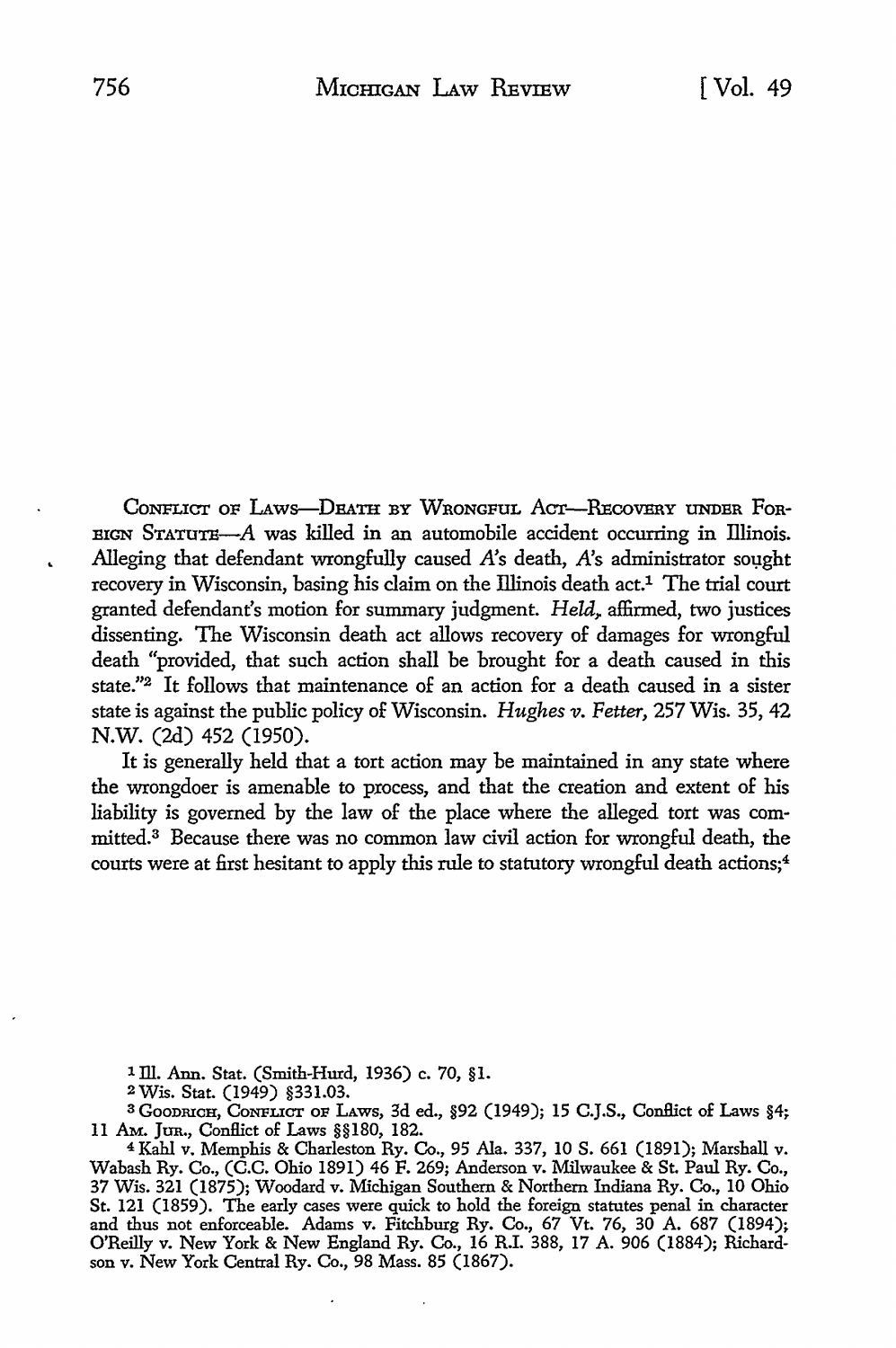1951 ] RECENT DECISIONS 757

but today, with the adoption of some kind of death act in every state, the overwhelming weight of authority permits recovery in actions based on foreign death statutes unless contrary to the public policy of the state where suit is brought.<sup>5</sup> In fact, however, this public policy exception has been limited almost exclusively to cases where there is a substantial difference between the foreign statute and the statute of the forum,<sup>6</sup> and there is respectable authority for the view that dissimilarities between the two statutes are immaterial. 7 The proviso found in the Wisconsin death act<sup>8</sup> has remained unchanged since the statute was first enacted in 1857.9 Yet, the history of wrongful death actions brought in Wisconsin has been much the same as in other states. At first, actions based on foreign statutes were not allowed;<sup>10</sup> but from 1904 until the day the principal case was decided,

5 GooDRICH, CoNFLICT OF LAws, 3d ed., §103 (1949); 2 BEALE, CoNFLICT OF LAws §378.3 (1937); CoNFLICT OF LAws RESTATEMENT §392; Dennick v. Central Ry. Co., 103 U.S. 11, 26 L.Ed. 439 (1880). Although the Supreme Court has not settled the point, it has been assumed by most courts, and expressly stated by others, that this result is not required by the full faith and credit clause of the Federal Constitution. State v. District Court, Hennepin County, 140 Minn. 494, 168 N.W. 589 (1918); Dougherty v. American McKenna Process Co., 255 ill. 369, 99 N.E. 619 (1912). In McCoubrey v. Pure Oil Co., 179 Okla. 344, 66 P. (2d) 57 (1937), the Oklahoma court denied recovery on the ground that there was great doubt as to the construction of the Texas statute, and whether the decisions of that state entirely settled the question of plaintiff's right of recovery.

<sup>6</sup>For a complete collection of cases, and a discussion of which dissimilarities are enough to deny recovery, see 77 A.L.R. 1311 (1932). The writers are practically unanimous in the view that the use of public policy to bar recovery in such actions should be extremely limited, some intimating that there are no interstate policy differences important enough to bar actions based on foreign statutes. See Nussbaum, "Public Policy and the Political Crisis in the Conflict of Laws," 49 YALE L.J. 1027 (1940); Rose, "Foreign Enforcement of Actions for Wrongful Death," 33 Mrcn. L. REv. 545 (1935); Nutting, "Suggested Limitations of the Public Policy Doctrine," 19 MINN. L. REv. 196 (1935); Goodrich, "Public Policy in the Law of Conflicts," 36 W.VA L.Q. 156 (1930).

7 Loucks v. Standard Oil Co., 224 N.Y. 99, 120 N.E. 198 (1918); Richardson v. Pacific Power & Light Co., 11 Wash. (2d) 288, 118 P. (2d) 985 (1941); Rose v. Phillips Packing Co., (D.C. Md. 1937) 21 F. Supp. 485; Herrick v. Minneapolis & St. Louis Ry. Co., 31 Minn. 11, 16 N.W. 413 (1883); affd., in 127 U.S. 210, 8 S.Ct. 1176 (1888).

s See note 2 supra. For many years, the lliinois death act provided that "no action shall be brought or prosecuted in this state to recover damages for a death occurring outside this state." Ill. Rev. Stat. (Cahill, 1933) c. 70, §2. This statute was construed as a legislative denial of the jurisdiction of the Illinois courts unless death occurred, or was caused, in lliinois. Carroll v. Rogers, 330 ill. App. 114, 70 N.E. (2d) 218 (1946); Wall v. Chesapeake & Ohio Ry. Co., 290 ill. 227, 125 N.E. 20 (1919); Crane v. Chicago & Western Indiana Ry. Co., 233 ill. 259, 84 N.E. 222 (1908). In Kenney v. Supreme Lodge, 252 U.S. 411, 40 S.Ct. 371 (1920), it was held that lliinois courts are required by the full faith and credit clause of the Federal Constitution to take jurisdiction of a suit brought on a judgment recovered in Alabama under the Alabama death act. To the effect that the Federal Constitution does not permit the Illinois statute to deprive federal courts sitting in that state of jurisdiction, see Davidson v. Gardner, (7th Cir. 1949) 172 F. (2d) 188; Stephenson v. Grand Trunk Western Ry. Co., (7th Cir. 1940) 110 F. (2d) 401. However, in 1935, this prohibition was limited to cases where service of process could be had in the state where death occurred. ill. Ann. Stat. (Smith-Hurd, 1936) c. 70, §2. In view of the construction of the original statute, the phrase "where death occurred" will no doubt be held to include the state where death was caused when the question arises. See supra this note. Wisconsin and lliinois appear to be the only states with any such proviso in their statutes.

<sup>9</sup>Wis. Laws (1857) c. 71, §1.

10 Anderson v. Milwaukee & St. Paul Ry. Co., supra note 4.